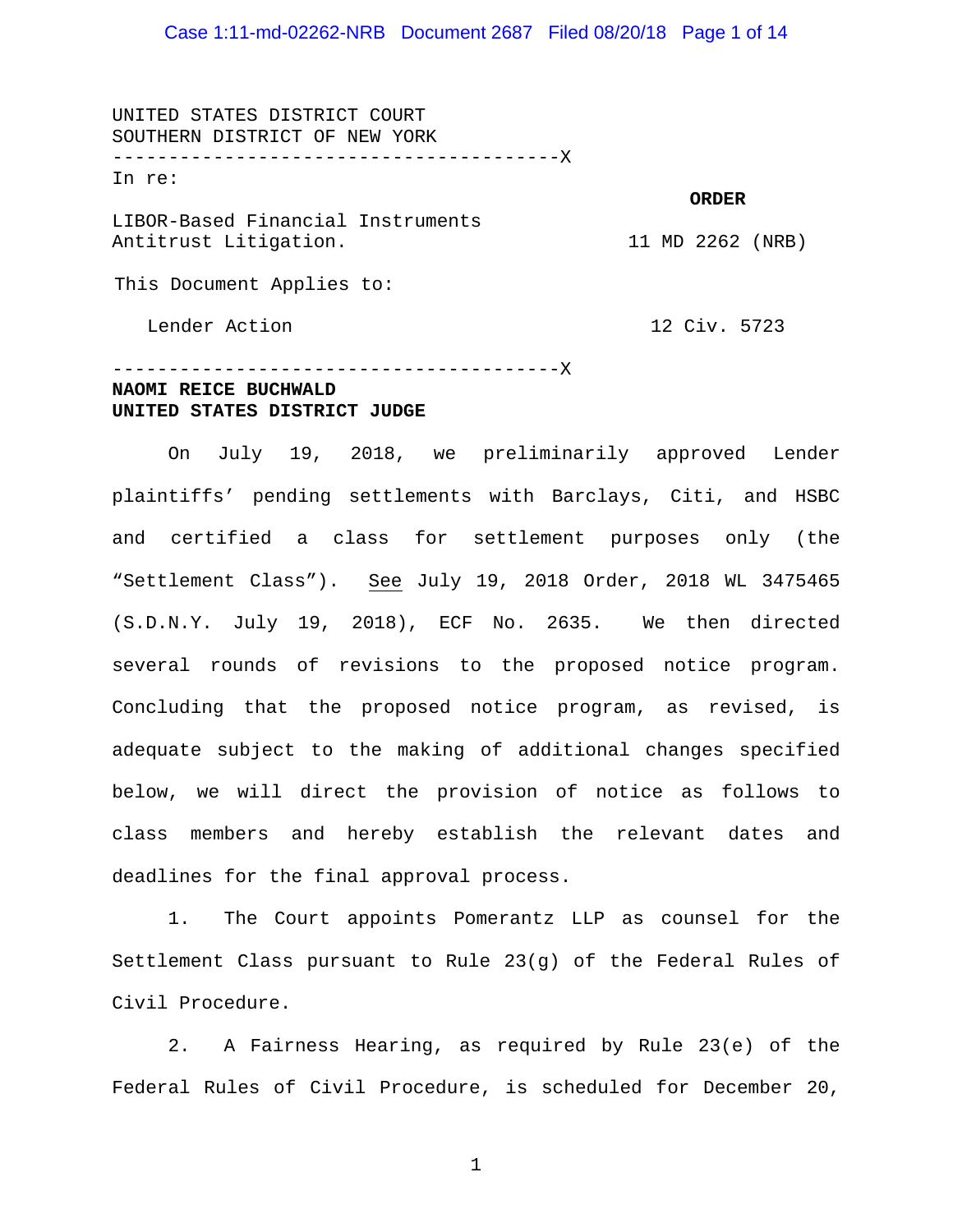### Case 1:11-md-02262-NRB Document 2687 Filed 08/20/18 Page 2 of 14

2018, at 11:00 a.m., in order to, inter alia, (a) determine whether the settlements are fair, reasonable, and adequate, and therefore may be finally approved by the Court; (b) finally determine whether the Final Judgment and Order of Dismissal with Prejudice as provided under the settlements should be entered, dismissing the Lender Action on the merits and with prejudice as to Citi, HSBC, and Barclays, and to determine whether the release by the Settlement Class of the Released Parties should be ordered along with a permanent injunction barring efforts to bring any Released Claims extinguished by the settlements; (c) finally determine whether the proposed Plan of Distribution for the distribution of the Net Settlement Funds is fair and reasonable and should be approved by the Court; (d) consider the Fee and Expense Application and any application for incentive awards to any Lender Plaintiff; and (e) consider objections to the settlements, if any, whether submitted previously in writing or presented orally at the fairness hearing by Settlement class members (or by counsel on their behalf).

3. The Court approves the form, substance, and requirements of (a) the Notice, attached as Exhibit A to the August 2, 2018 declaration of Jeremy Lieberman, ECF No. 2656-1; (b) the Summary Notice, attached as Exhibit B to the August 2, 2018 declaration of Jeremy Lieberman, ECF No. 2656-2; and (c) the proof of claim form, attached as Exhibit 2 to the April 20,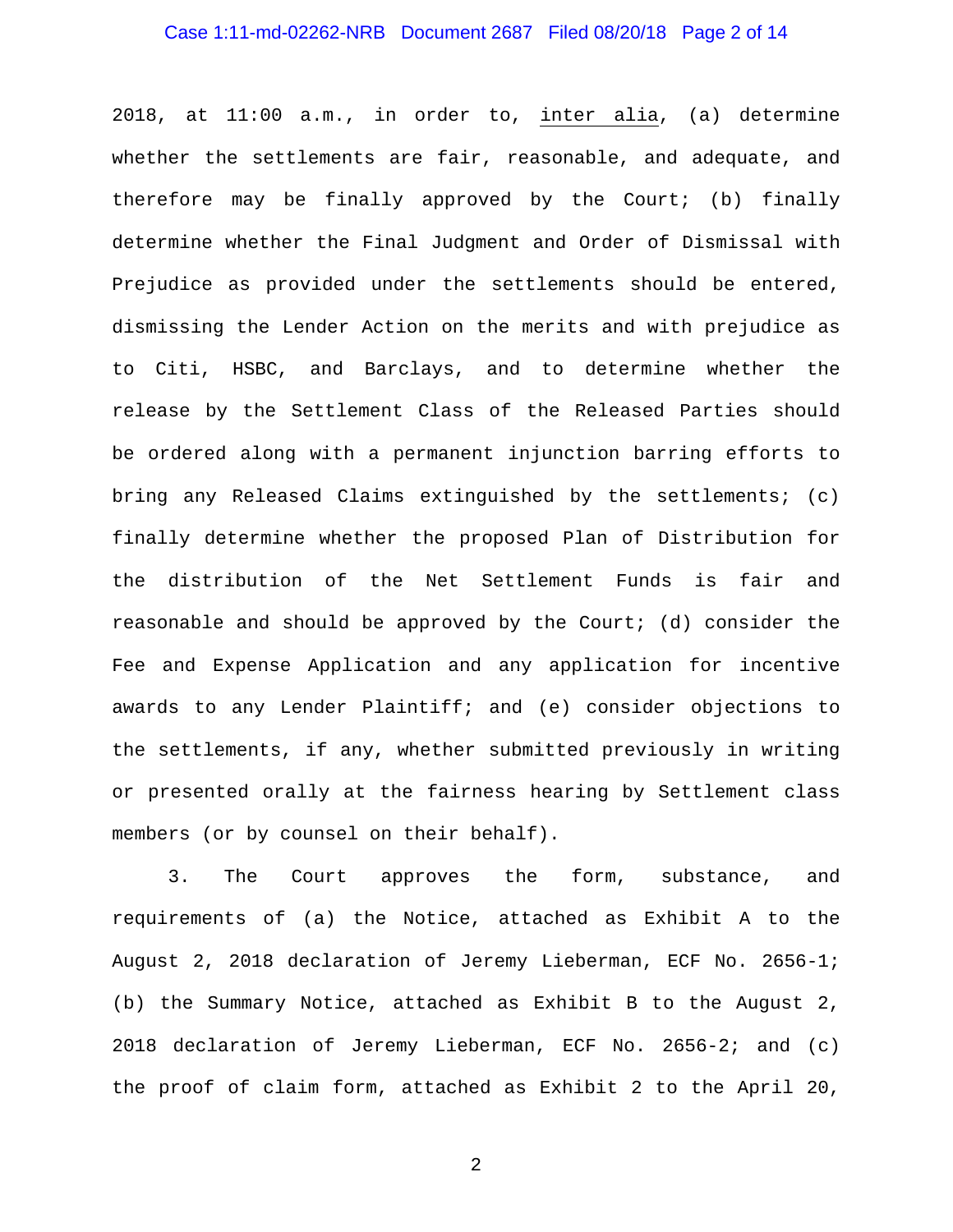### Case 1:11-md-02262-NRB Document 2687 Filed 08/20/18 Page 3 of 14

2018 Declaration of Jennifer M. Keough, ECF No. 2506-10. Class Counsel shall populate the notices with the applicable dates and make the following additional changes<sup>[1:](#page-2-0)</sup>

- Q16: In the last bullet point, delete <, or thirty-five days prior to the date set for the Fairness Hearing.>
- Q21: In the second paragraph, delete <three> in the sentencing beginning <The objection must be mailed>, and delete the entire sentence beginning <Note: You may  $\cdot$  . .  $>$ .<sup>[2](#page-2-1)</sup>

4. The Plan of Distribution set forth as Exhibit C to July 3, 2018 declaration of Jeremy Lieberman, ECF No. 2609-3, is preliminarily approved. The use of the modeling described therein is approved only for purposes of effectuating the settlement and not for any other purpose.

5. The Court appoints JND Legal Administration as the Claims Administrator.

6. The Court appoints Huntington Bank as Escrow Agent.

7. With respect to the Citi Settlement, Class Counsel is authorized to establish a notice and settlement administration account of \$500,000 in accordance with the provisions of the

 $\overline{a}$ 

<span id="page-2-0"></span><sup>&</sup>lt;sup>1</sup> The Court notes the substantial inconsistencies between the notice proposed by Lender plaintiffs, ECF No. 2656-1, and the proposed order submitted by Lender plaintiffs to the Court, ECF No. 2506-12, regarding how deadlines are treated and, in particular, whether a postmark date is sufficient to meet a deadline. Compare, e.g., ECF No. 2656-1 at 10 ("The objection must be mailed to the three addresses listed below with a postmark no later than [date]." (emphasis added)), with, e.g., ECF No. 2506-12 at 11 (requiring "objections and any supporting papers are served to be received at least twenty-one (21) calendar days prior to the Fairness Hearing" (emphasis added)). The Court has endeavored to enter an order consistent with the notice that will be distributed to class members, even though the proposed order submitted by Lender plaintiffs falls woefully short in this regard.

<span id="page-2-1"></span><sup>2</sup> Lender plaintiffs shall file a further revised version of the longform notice with the Court.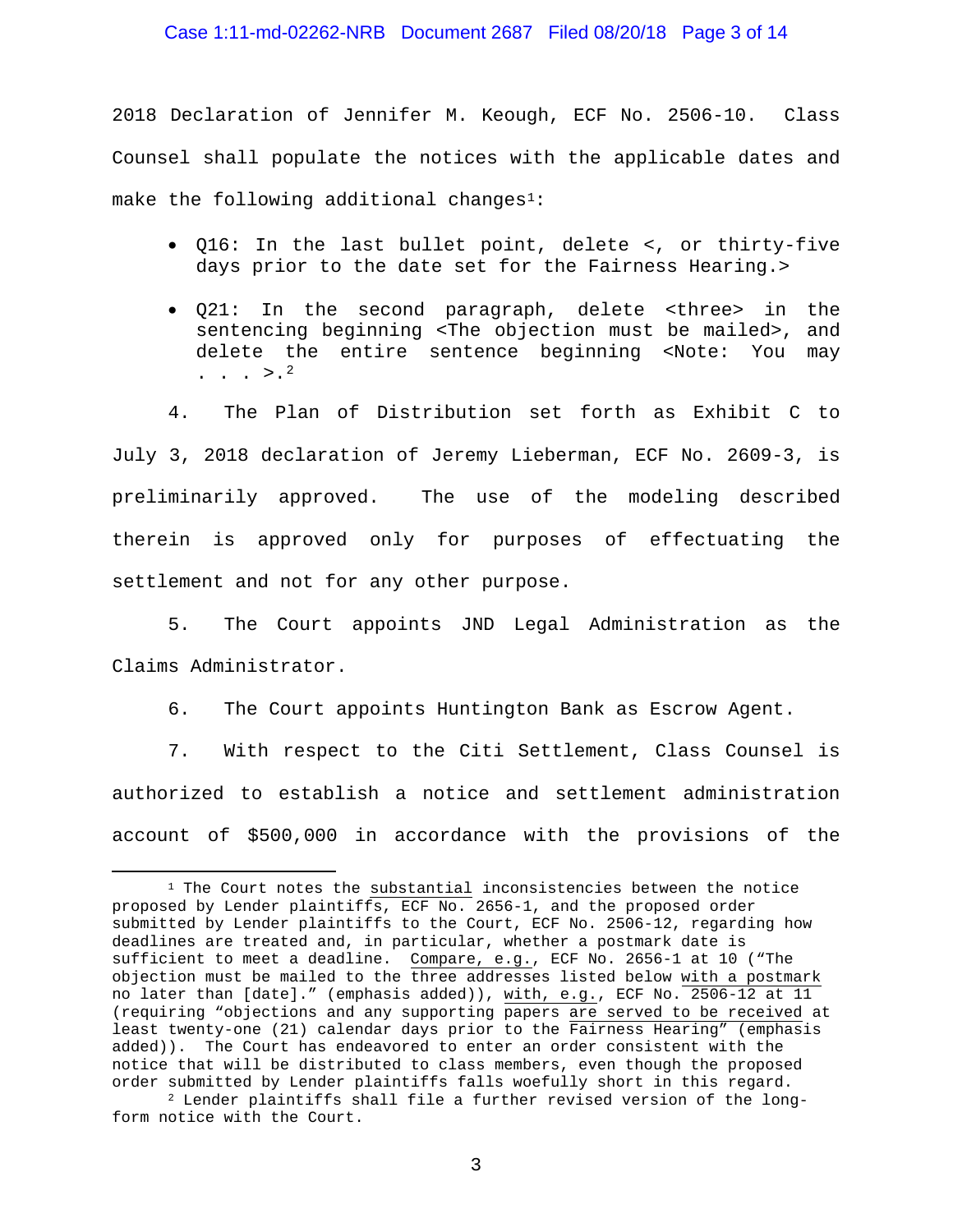# Case 1:11-md-02262-NRB Document 2687 Filed 08/20/18 Page 4 of 14

Settlement Agreements (the "Citi Notice and Settlement Administration Account"), to be used for reasonable out-ofpocket costs in connection with providing notice of the settlement to the Settlement Class and for other reasonable outof-pocket administrative expenses. Additional amounts may be transferred only with Court approval. All funds held in the Citi Notice and Settlement Administration Account shall be deemed to be in custodia legis and shall remain subject to the jurisdiction of this Court until such time as the funds shall be distributed or returned pursuant to the Settlement and/or further order of the Court.

8. Also with respect to the Citi Settlement, Class Counsel is authorized to establish a settlement account of \$22,500,000.00 in accordance with the provisions of the Settlement ("Citi Settlement Account"). All funds held in the Citi Settlement Account shall be deemed to be in custodia legis and shall remain subject to the jurisdiction of this Court until such time as the funds shall be distributed or returned pursuant to the Settlement and/or further order of the Court.

9. With respect to the HSBC Settlement, Class Counsel is authorized to establish a notice and settlement administration account of \$250,000 in accordance with the provisions of the Settlement Agreement (the "HSBC Notice and Settlement Administration Account"), to be used for reasonable out-of-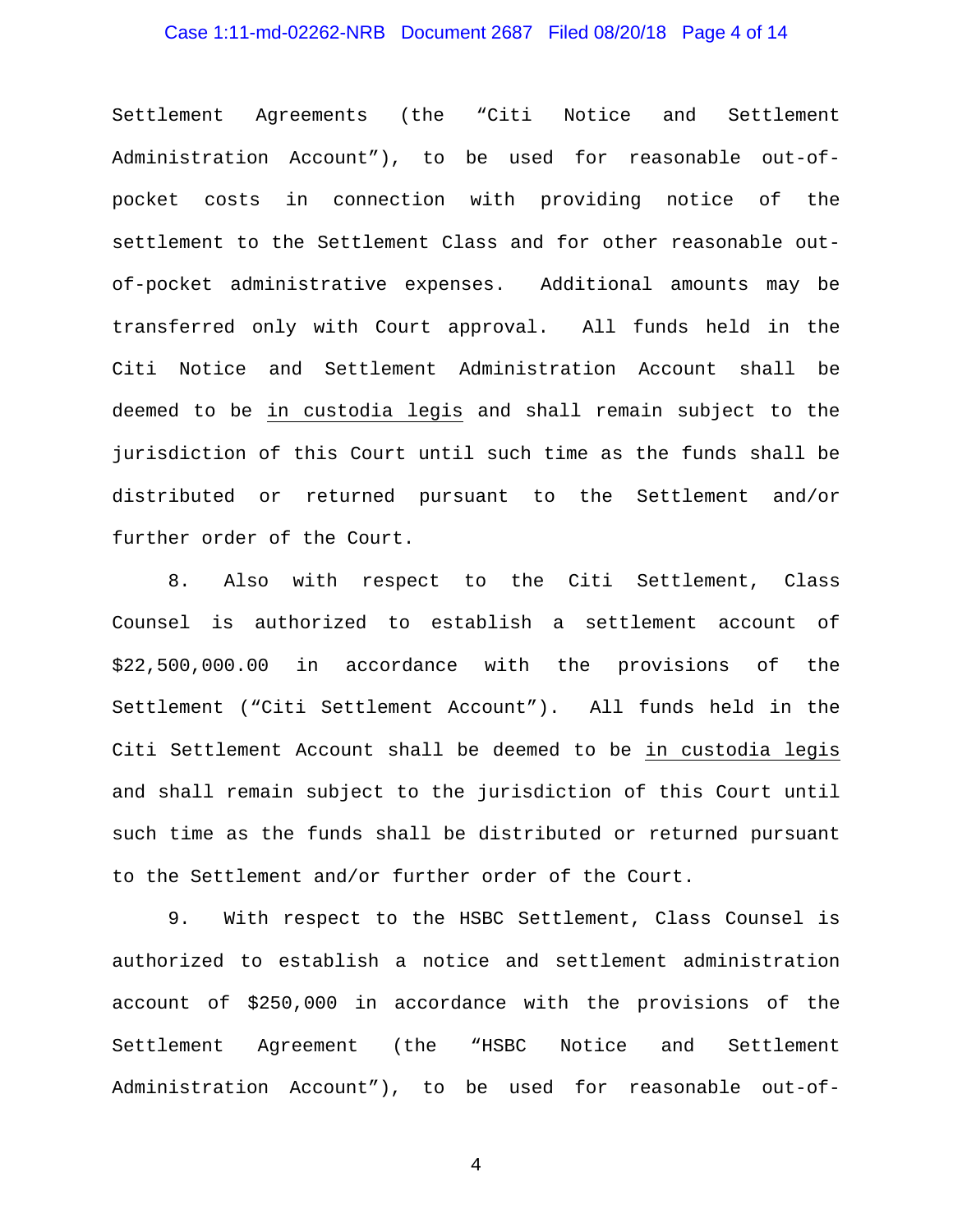# Case 1:11-md-02262-NRB Document 2687 Filed 08/20/18 Page 5 of 14

pocket costs in connection with providing notice of the settlement to the Settlement Class and for other reasonable outof-pocket administrative expenses. Additional amounts may be transferred only with Court approval. All funds held in the HSBC Notice and Administration Account shall be deemed to be in custodia legis and shall remain subject to the jurisdiction of this Court until such time as the funds shall be distributed or returned pursuant to the Settlement and/or further order of the Court.

10. Also with respect to the HSBC settlement, Class Counsel is authorized to establish a settlement account of \$3,750,000.00 in accordance with the provisions of the Settlement Agreement ("HSBC Settlement Account"). All funds held in the HSBC Settlement Account shall be deemed to be in custodia legis and shall remain subject to the jurisdiction of this Court until such time as the funds shall be distributed or returned pursuant to the Settlement and/or further order of the Court.

11. With respect to the Barclays Settlement, Class Counsel is authorized to establish a notice and settlement administration account of \$250,000 in accordance with the provisions of the Settlement Agreement (the "Barclays Notice and Settlement Administration Account"), to be used for reasonable out-of- pocket costs in connection with providing notice of the Settlement to the Settlement Class and for other reasonable out-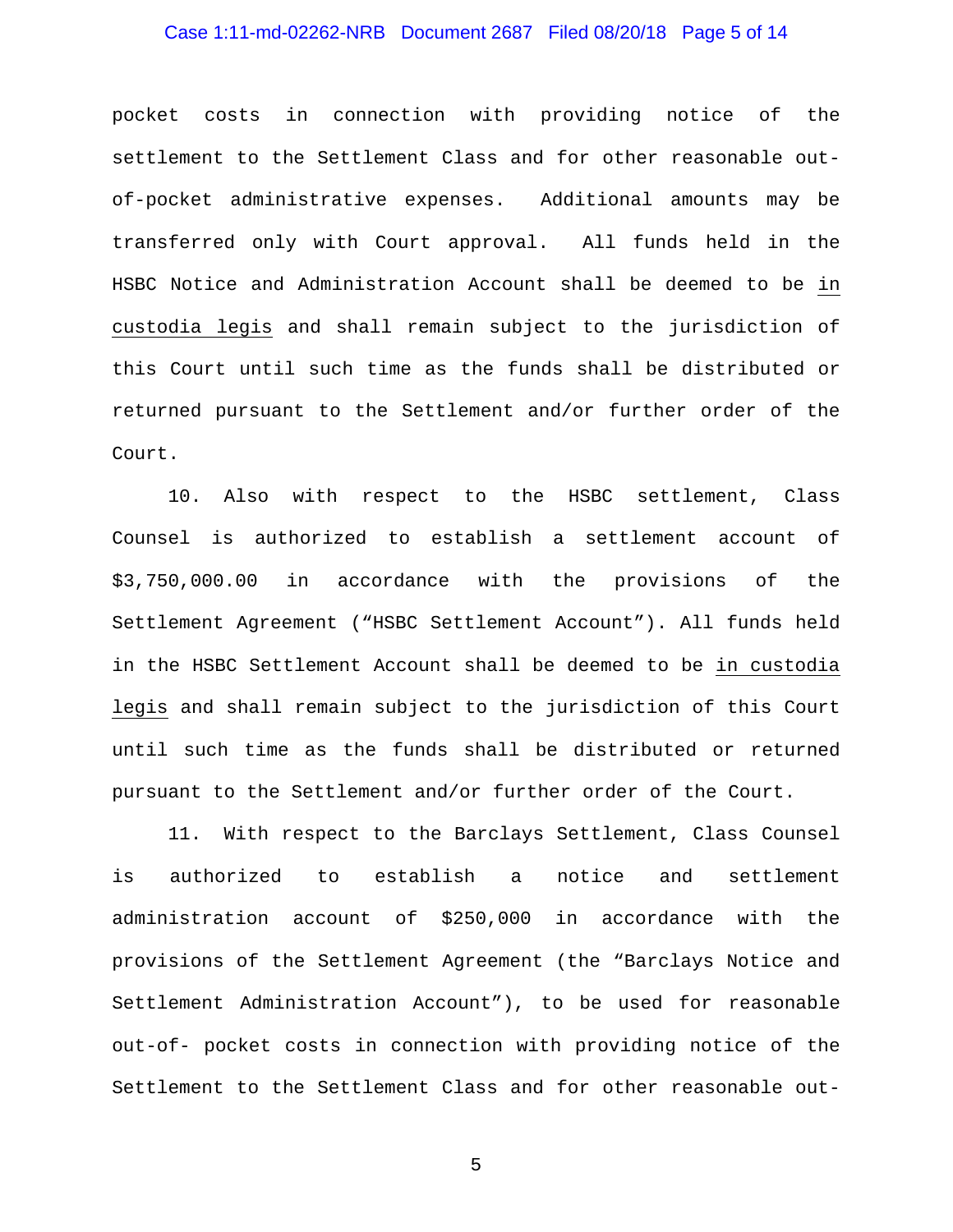### Case 1:11-md-02262-NRB Document 2687 Filed 08/20/18 Page 6 of 14

of-pocket administrative expenses. Additional amounts may be transferred only with Court approval. All funds held in the Barclays Notice and Settlement Administration Account shall be deemed to be in custodia legis and shall remain subject to the jurisdiction of this Court until such time as the funds shall be distributed or returned pursuant to the Settlement and/or further order of the Court.

12. Also with respect to the Barclays Settlement, Class Counsel is authorized to establish a settlement account of \$3,750,000.00 in accordance with the provisions of the Settlement Agreement ("Barclays Settlement Account"). All funds held in the Barclays Settlement Account shall be deemed to be in custodia legis and shall remain subject to the jurisdiction of this Court until such time as the funds shall be distributed or returned pursuant to the Settlement and/or further order of the Court.

13. The Claims Administrator is authorized and directed to prepare any tax returns and any other tax reporting forms for, or in respect of, the Settlement Funds, to pay from the Settlement Funds any Taxes owed with respect to the Settlement Funds, and otherwise to perform all obligations with respect to Taxes and any reporting or filings in respect thereof without further order of this Court in a manner consistent with the provisions of the Settlement Agreements.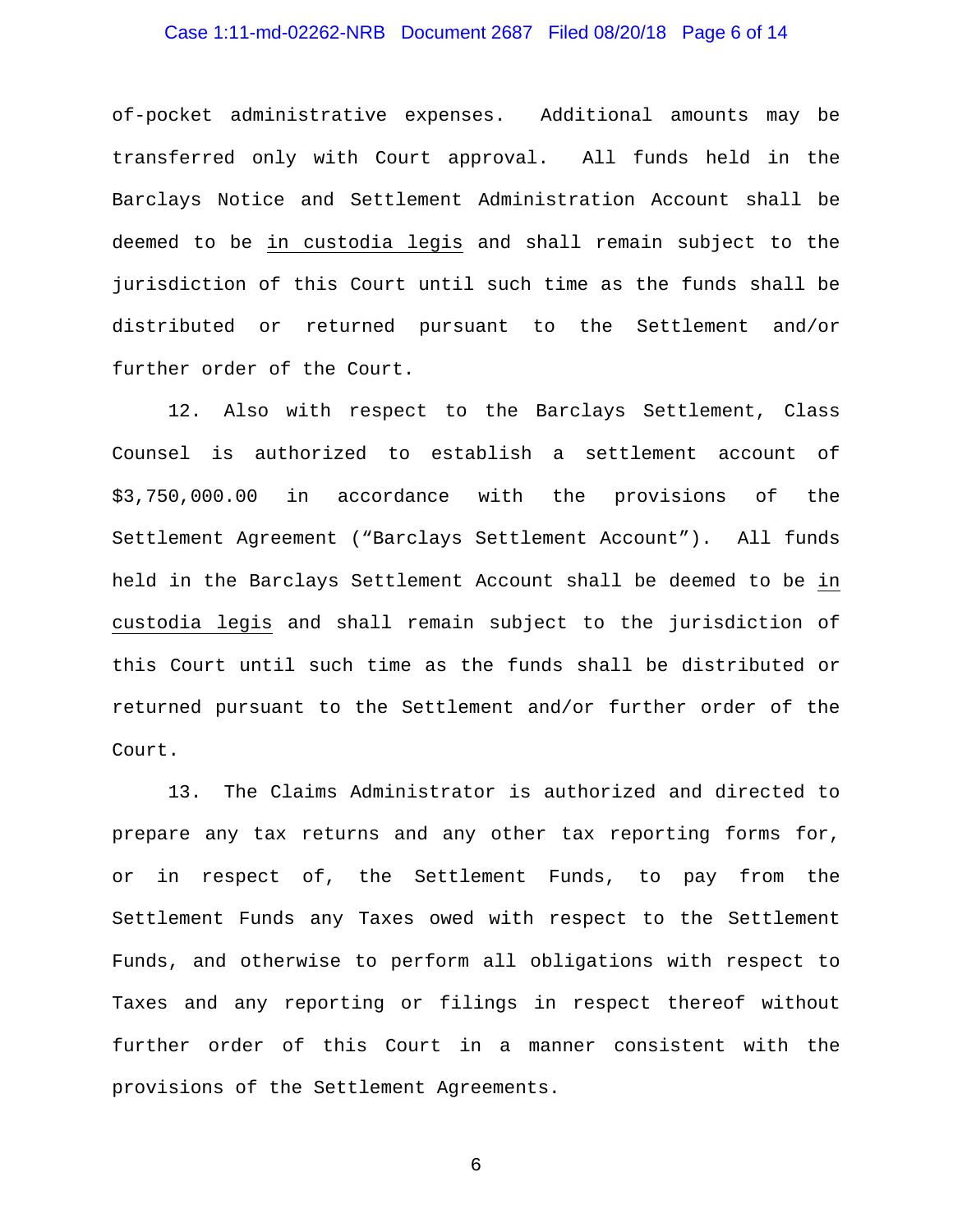# Case 1:11-md-02262-NRB Document 2687 Filed 08/20/18 Page 7 of 14

14. Class Counsel, through the Claims Administrator, shall cause the Notice, substantially in the form attached as Exhibit A to the August 2, 2018 declaration of Jeremy Lieberman, ECF No. 2656-1, to be mailed, by first-class mail, postage prepaid, by September 10, 2018, to all Settlement Class Members who can be identified with reasonable effort by the Claims Administrator.

15. The Claims Administrator shall, at or before the Fairness Hearing, serve upon Citi's Counsel, HSBC's Counsel, and Barclays's Counsel, and file with the Court, proof of mailing of the Notice to the Settlement Class Members.

16. Class Counsel, through the Claims Administrator, shall cause the Summary Notice to be circulated by September 17, 2018, as follows: (i) published once in IBD Weekly, The Wall Street Journal, and Barron's, (ii) published through banner ads on websites Yahoo! Finance, Investors.com, Barrons.com, MarketWatch.com, and WSJ.com, (iii) run placements through the Targeted Digital Audience Network, and (iv) issue a press release on PR Newswire. Class Counsel shall, at or before the Fairness Hearing, serve upon Citi's Counsel, HSBC's Counsel, and Barclays's Counsel, and file with the Court, proof of publication of the Summary Notice.

17. In order to be entitled to recover from the Net Settlement Funds after the Effective Date, each Settlement Class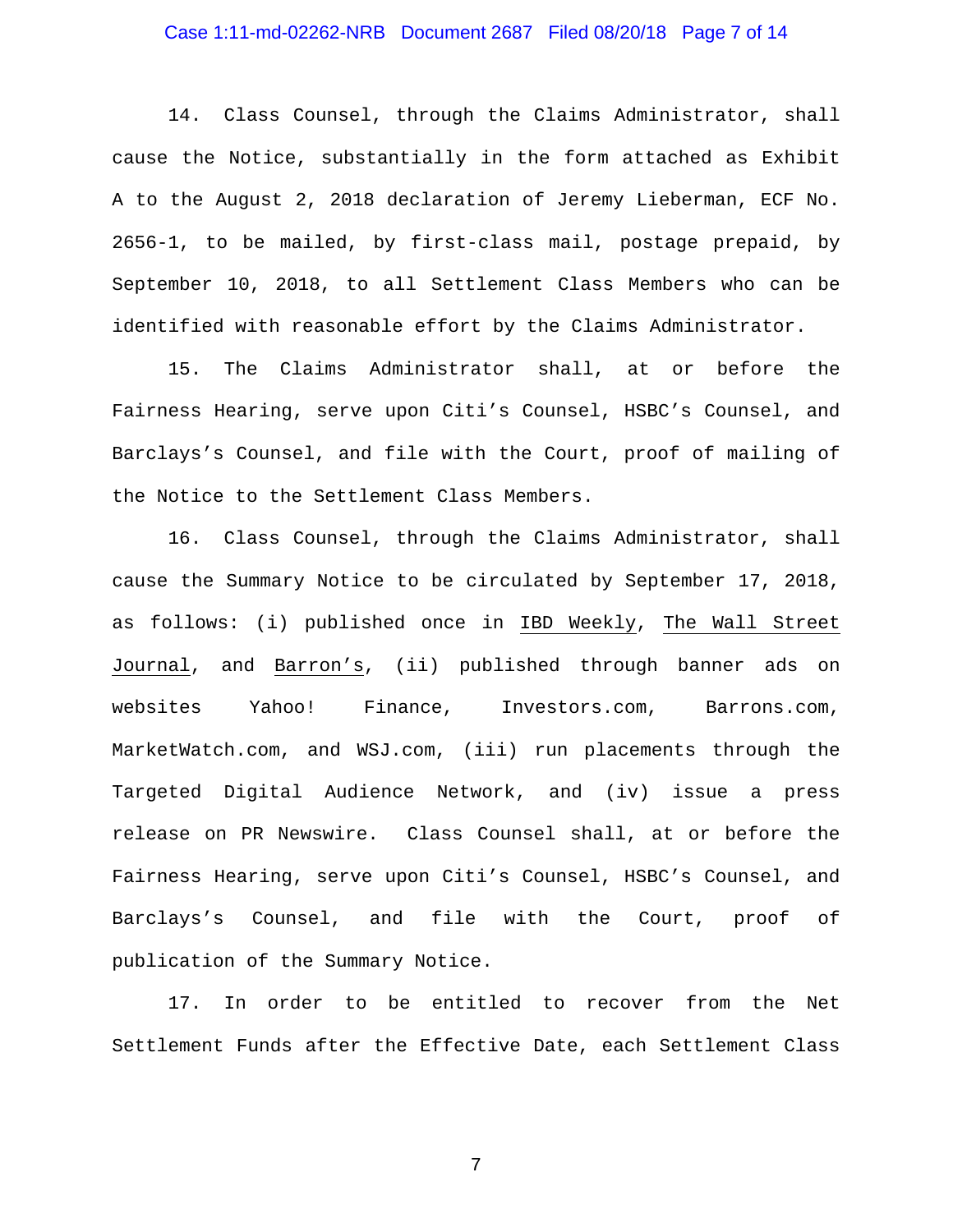### Case 1:11-md-02262-NRB Document 2687 Filed 08/20/18 Page 8 of 14

Member shall take the following action and be subject to the following conditions:

a. A properly completed and executed proof of claim form must be submitted to the Claims Administrator, at the Post Office box indicated in the Notice, submitted no later than November 20, 2018. Such deadline may be further extended by Order of the Court. Each proof of claim form shall be deemed to have been submitted when legibly postmarked (if properly addressed and mailed by first-class mail), provided such proof of claim form is actually received before the filing of a motion for an Order of the Court approving distribution of the Net Settlement Funds. Otherwise, any proof of claim form shall be deemed to have been submitted when it is actually received by the Claims Administrator at the address designated in the Notice.

b. The proof of claim form submitted by each Settlement Class Member must satisfy the following conditions: (i) it must be properly filled out, signed, and submitted in a timely manner in accordance with the provisions of the preceding subparagraph; (ii) it must be accompanied by adequate supporting documentation for the transactions reported to the satisfaction of the Claims Administrator or Class Counsel; (iii) if the person executing the proof of claim form is acting in a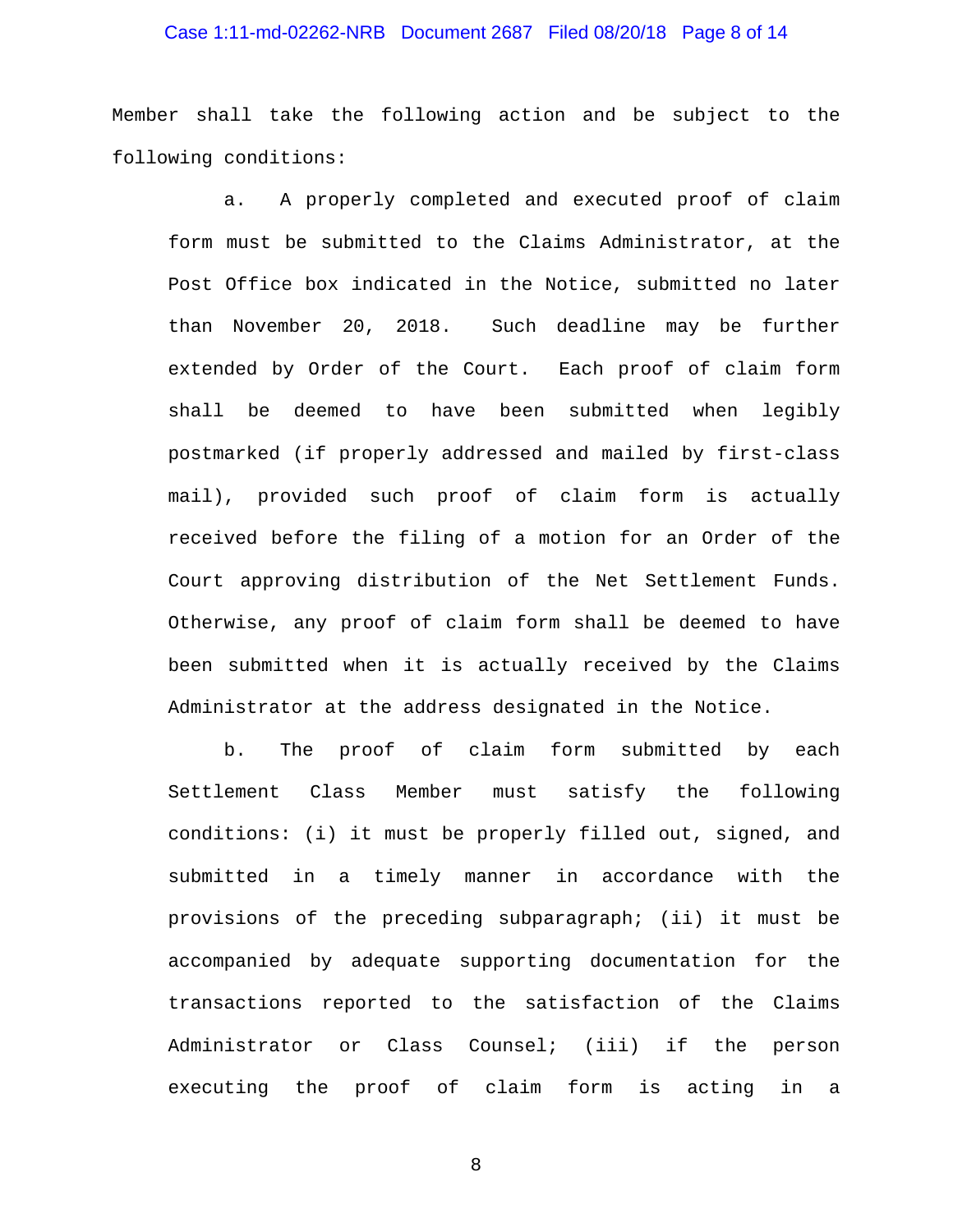### Case 1:11-md-02262-NRB Document 2687 Filed 08/20/18 Page 9 of 14

representative capacity, a certification of his current authority to act on behalf of the Settlement Class Member must be provided with the proof of claim form; and (iv) the proof of claim form must be complete and contain no material deletions or modifications of any of the printed matter contained therein and must be signed under penalty of perjury.

c. The Claims Administrator shall then determine whether a timely submitted claim is valid, deficient, or rejected. For each claim determined to be either deficient or rejected, the Claims Administrator shall send a deficiency letter or rejection letter as appropriate, describing the basis on which the claim was so determined. Persons who timely submit a proof of claim form that is deficient or otherwise rejected shall be afforded a reasonable time (at least seven calendar days) to cure such deficiency if it shall appear that such deficiency may be cured.

d. For the filing of and all determinations concerning their proof of claim form, each Settlement Class Member shall submit to the jurisdiction of the Court.

18. Settlement Class Members shall be bound by all determinations and judgments in the Lender Action, whether favorable or unfavorable, unless such Persons file a Request for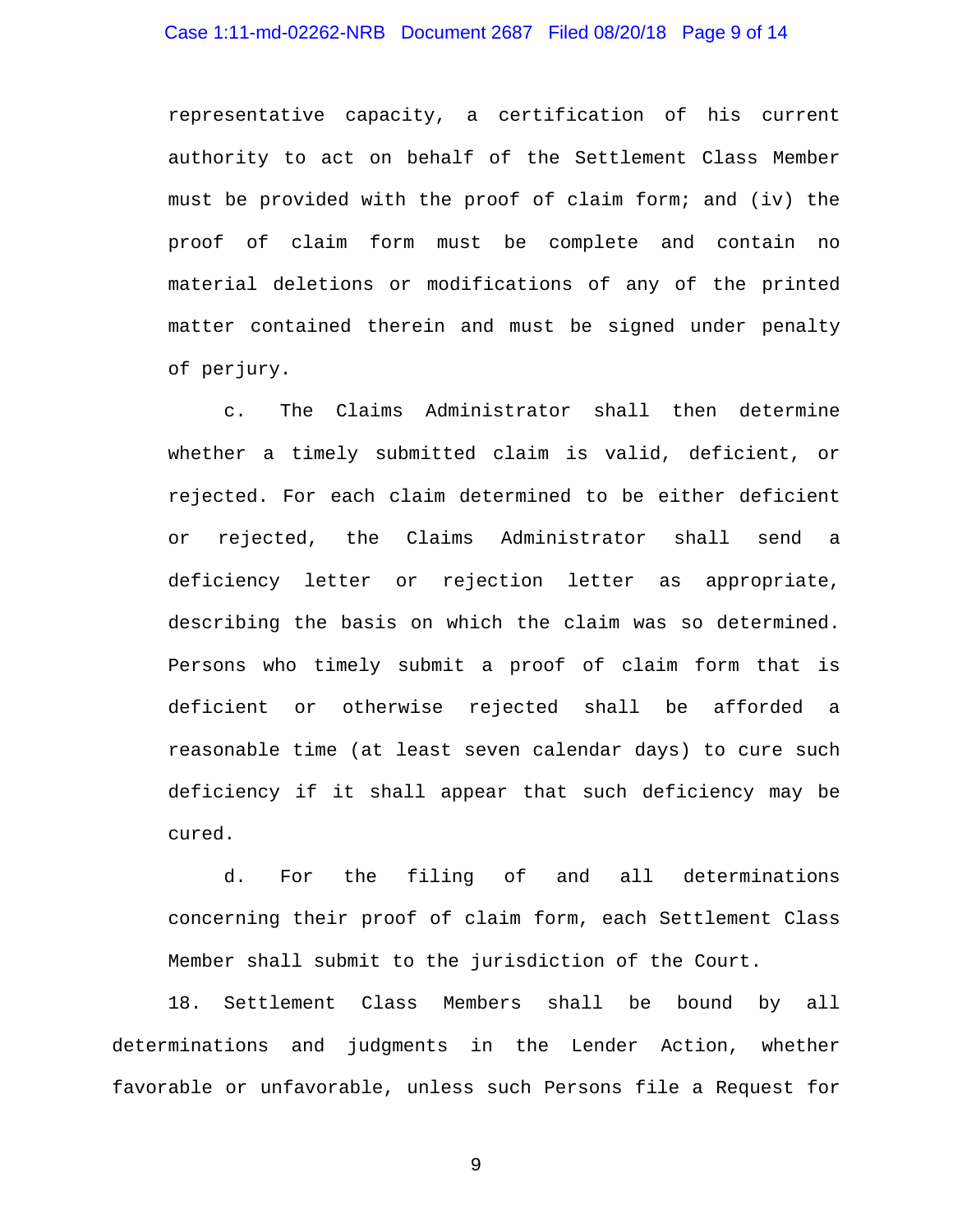### Case 1:11-md-02262-NRB Document 2687 Filed 08/20/18 Page 10 of 14

Exclusion from the Settlement Class in a timely and proper manner, as hereinafter provided. A Settlement Class Member wishing to make such request shall mail it, in written form, by first-class mail, postage prepaid, and postmarked by November 20, 2018, or otherwise deliver it so that it is received no later than November 20, 2018, to the addresses listed in the Notice. Such Request for Exclusion shall clearly indicate the name, address, phone number and e-mail (if any) of the Person seeking exclusion, state that the sender specifically requests to be excluded from the Settlement Class, and must be signed by such Person, or its authorized representative. The Request for Exclusion shall not be effective unless it provides the required information, is legible, and is made within the time stated above, or the exclusion is otherwise accepted by the Court. Class Counsel may contact any Person filing a Request for Exclusion, or their attorney if one is designated, to discuss the exclusion.

19. Settlement Class Members requesting exclusion from the Settlement Class shall not be entitled to receive any payment out of the Net Settlement Funds.

20. The Court will consider comments on and/or objections to the Settlements, the Plan of Distribution, or the Fee and Expense Application or any application for incentive awards to Lender Plaintiffs only if such comments or objections and any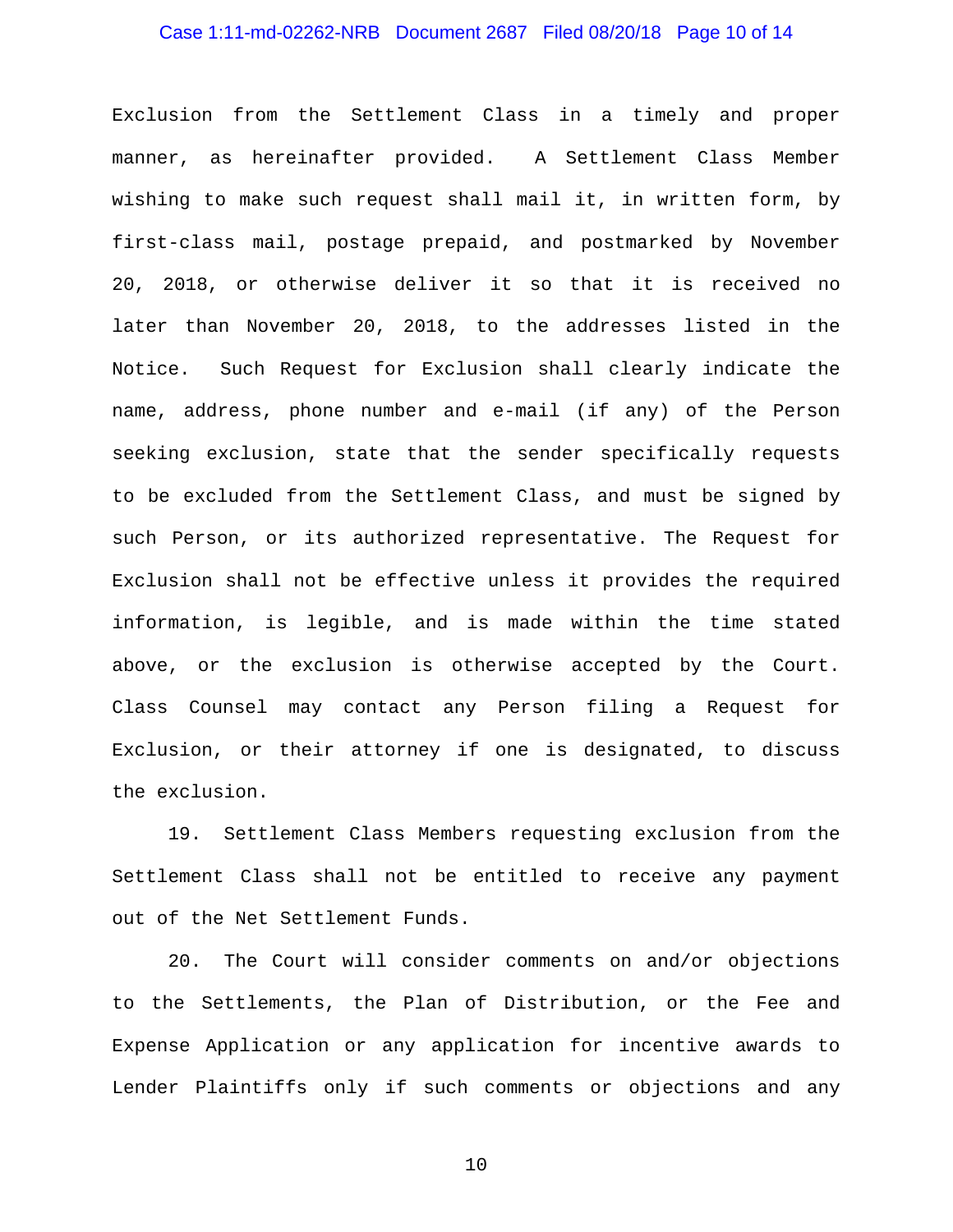supporting papers are, by November 20, 2018, mailed to (with a postmark date) or otherwise served upon each of the following:

### **Class Counsel**

Jeremy A. Lieberman, Esq. Michael J. Wernke, Esq. POMERANTZ LLP 600 Third Avenue New York, NY 10016

#### **HSBC's Counsel**

Roger B. Cowie, Esq. LOCKE LORD LLP 2200 Ross Avenue, Suite 2800 New York, NY 10004 Dallas, TX 75201

Gregory T. Casamento, Esq. LOCKE LORD LLP Brookfield Place, 200 Vesey Street 20th Floor New York, NY 10281

J. Matthew Goodin, Esq. LOCKE LORD LLP 111 South Wacker Drive, Suite 4100 Chicago, IL 60606

#### **Barclays's Counsel**

David H. Braff, Esq. Jeffrey T. Scott, Esq. Matthew J. Porpora, Esq. SULLIVAN & CROMWELL LLP 125 Broad Street New York, NY 10004

Jonathan D. Schiller BOIES, SCHILLER & FLEXNER LLP 575 Lexington Avenue

### **Citi's Counsel**

Andrew A. Ruffino, Esq. Alan M. Wiseman, Esq. Thomas A. Isaacson, Esq. Andrew D. Lazerow, Esq. COVINGTON & BURLING LLP The New York Times Building 620 Eighth Avenue New York, NY 10018

and the objector has (by that same date) filed said objections, papers, and briefs, showing due proof of service upon counsel identified above, with the Court, U.S. District Court for the Southern District of New York, Daniel Patrick Moynihan United States Courthouse, Courtroom 21A, 500 Pearl Street, New York, NY 10007. Attendance at the Fairness Hearing is not necessary but Persons wishing to be heard orally in opposition to the Settlement, the Plan of Distribution, and/or the Fee and Expense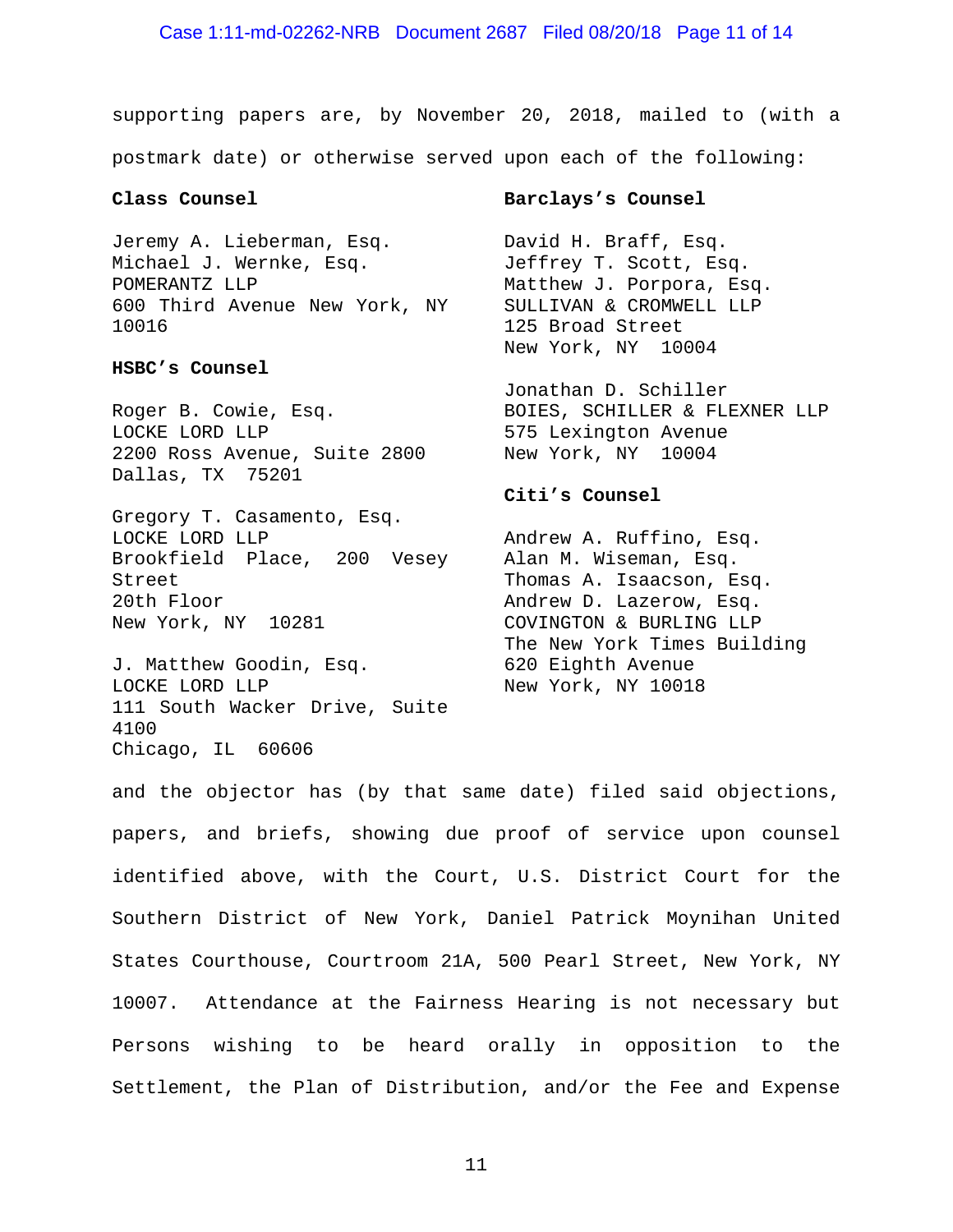# Case 1:11-md-02262-NRB Document 2687 Filed 08/20/18 Page 12 of 14

Application, or any application for incentive awards to any Lender Plaintiff are required to indicate in their written objection that they intend to appear at the Fairness Hearing and identify any witnesses they may call to testify or exhibits they intend to introduce into evidence at the Fairness Hearing. Settlement Class Members do not need to appear at the Fairness Hearing or take any other action to indicate their approval.

21. Any Settlement Class Member who does not object in the manner prescribed above shall be deemed to have waived all such objections and shall forever be foreclosed from making any objection to the fairness, adequacy or reasonableness of the Settlements, the Final Judgment and Order of Dismissal with Prejudice to be entered approving the Settlements, the Plan of Distribution, the Fee and Expense Application, and any application for incentive awards to any Lender Plaintiff.

22. All papers in support of the Settlements, the Plan of Distribution, any Fee and Expense Application, and any application for incentive awards to any Lender Plaintiff shall be filed and served by November 6, 2018.

23. Any submissions filed in response to any objections or in further support of the Settlements, the Plan of Distribution, any Fee and Expense Application, or any application for incentive awards to any Lender Plaintiff shall be filed no later than December 6, 2018.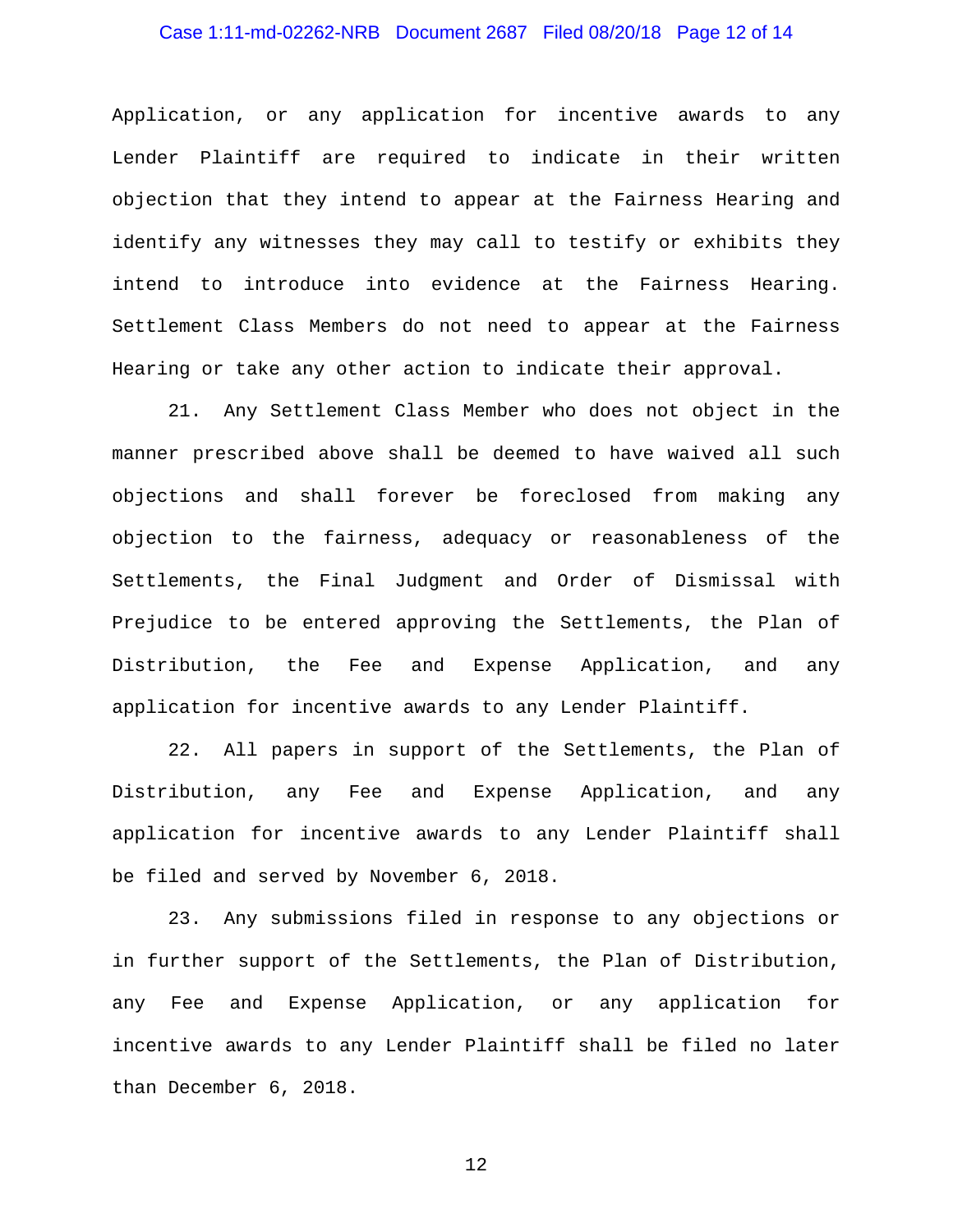### Case 1:11-md-02262-NRB Document 2687 Filed 08/20/18 Page 13 of 14

24. In the event that a Settlement is terminated in accordance with its provisions, the applicable Agreement and all proceedings had in connection therewith shall be null and void, except insofar as expressly provided to the contrary in the Agreement and without prejudice to the status quo ante rights of Lender Plaintiffs, Barclays, Citi, and HSBC, and Settlement Class Members.

25. The Court's certification of the Settlement Class as provided herein is without prejudice to, or waiver of the rights of any defendant to contest certification of any other class proposed in these consolidated actions. The Court's findings in this Order shall have no effect on the Court's ruling on any motion to certify any litigation class in this action and no party may cite or refer to the Court's approval of the Settlement Class as persuasive or binding authority with respect to any motion to certify any such class.

26. All proceedings in the Lender Action with respect to Settling Defendants are stayed until further order of the Court. Such stay does not apply, however, to actions to implement or comply with the terms of the Agreements. Pending final determination of whether the Agreements should be approved, neither Lender Plaintiffs nor any Settlement Class Member shall commence or prosecute any action alleging any Released Claim against any Settling Defendant or other Released Party.